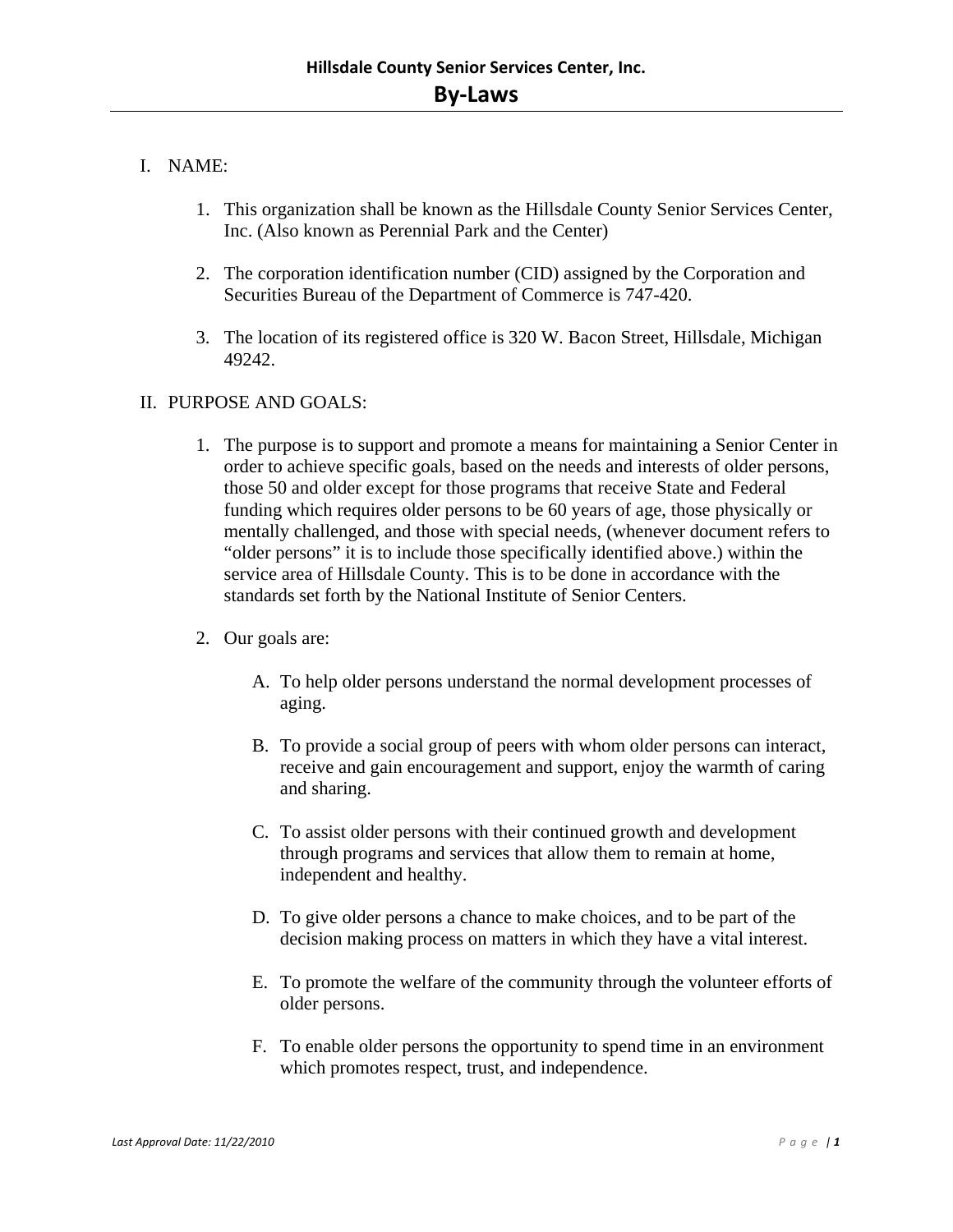# **Hillsdale County Senior Services Center, Inc. By‐Laws**

- G. To seek out a variety of sources of funding.
- H. To increase and encourage the participation of minority, low income, physically or socially handicapped, rurally isolated persons, and older persons in all services provided through the Senior Center.

In general, this corporation is organized exclusively for charitable and educational purposes, including the making of distributions to organizations.

#### III. AFFILIATIONS:

- 1. Associate Affiliation/Kinship Care/Under 50 Associate affiliation is available to those interested in using Hillsdale County Senior Services Centers facilities and/or programs who do not fall under the "older persons" definition as listed in Article II(1).
- 2. Board of Directors
	- A. Board of Directors shall consist of a minimum of 11 members which will include; One County Commissioner designated by the Hillsdale County Board of Commissioners, countywide citizenry demographically weighted in favor of the older population, and professional community representatives with specific areas of expertise (legal, financial, and health care). New members are to be elected in January at the annual board meeting. Board Presidents completing two, three year terms are encouraged to complete another year without voting privileges to assist the incoming board president.
	- B. Terms of office shall be for three years, with minimum of 3 being approved each year in January at the annual board meeting. Board Members filling in a board vacancy are eligible to serve two 3-year terms in addition to the interim period they are filling and are then required to take a 1-year absence.
	- C. Members must notify the Board President or Executive Director if they are going to be absent. The decision whether to ask for a resignation from a board member with excessive absences will be left to the NPR Committee.
	- D. Vacancies on the Board should be filled as soon as possible. The NPR Committee will present nomination for vacant board position to the general board at a regularly scheduled board meeting for their final approval.
	- E. Leave of Absence for extenuating circumstances will be considered by the Executive Committee.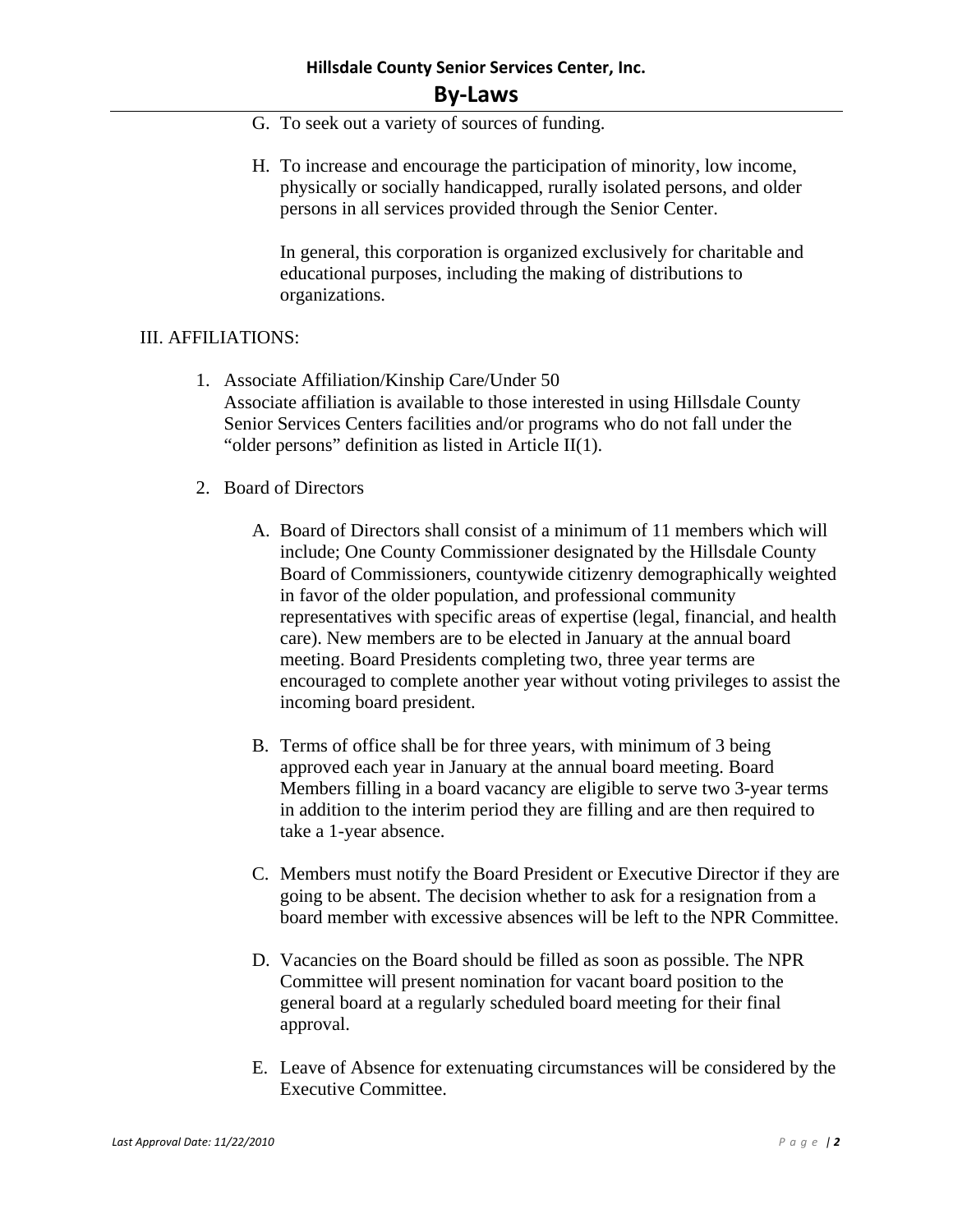3. Honorary Board Member

Honorary Board Membership is specifically for someone who served on the board with distinction. Honorary Board members are allowed to serve and

- A. May participate in board meetings without voting.
- B. May be asked to serve on the board as an active board member during any approved "leave of absence" by a current board member or if a board member resigns or is unable to fulfill their term. At which they would have voting privileges.
- C. May be asked to serve if the Board of Directors members are not at the full capacity or to fill a vacated board term which they would have voting privileges.
- D. Honorary Board Members will be evaluated annually by NPR Committee.
- 4. Advisory Committee

Any Hillsdale County resident or committee member may serve in an advisory capacity of the Center as referenced in sections  $V(2)$  through  $V(4)$ 

#### IV. LOCATION AND AGENT

- 1. The name of the registered office is Hillsdale County Senior Services Center Inc., located at 320 West Bacon Street, Hillsdale, MI 49242.
- 2. The Resident Agent at the registered offices is the Finance Director of Hillsdale County Senior Service Center, Inc.

#### V. OFFICERS OF THE BOARD OF DIRECTORS:

- 1. The officers of this corporation shall be:
	- A. President
	- B. Vice-President
	- C. Secretary
	- D. Treasurer
- 2. TERMS
	- A. Officers are to be elected by the general membership at the annual meeting in January, and may serve up to two terms.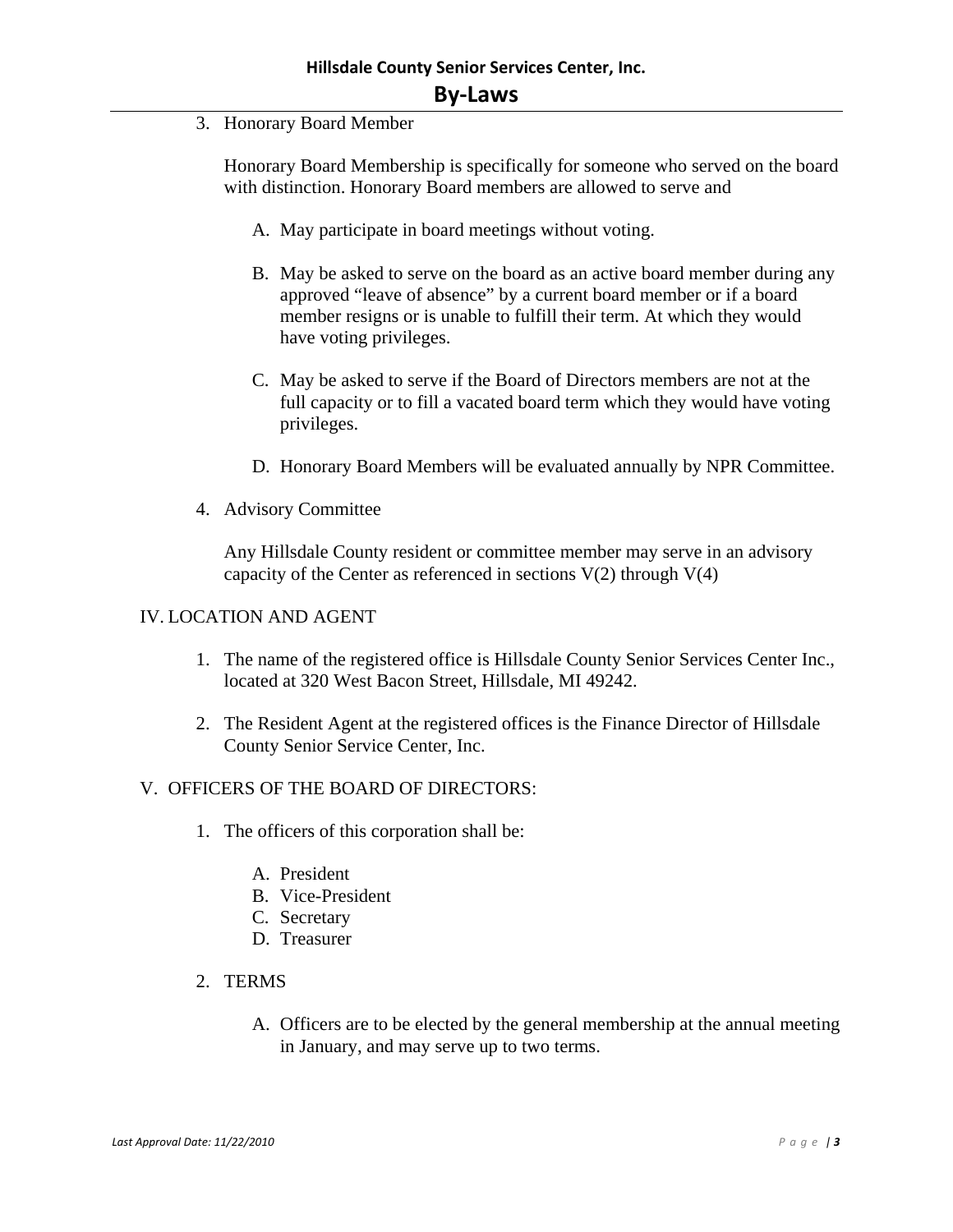- 3. EXECUTIVE OFFICERS COMMITTEE:
	- A. The Executive Committee shall consist of the elected officers and meet as necessary.
- 4. STANDING COMMITTEES:
	- A. Standing Committees shall be appointed by the President as needed, but must include; Finance/Executive Committee, Development Committee, Program Committee, Nominating/Personnel/Recruitment Committee, House Committee. Membership on the Standing Committees may include advisory positions of non-board members who are staff and/or residents of Hillsdale County.

#### VI. MEETINGS

- 1. The President shall preside at all Board of Director and Executive Committee meetings.
- 2. In the absence of the President, the Vice-President shall assume leadership responsibilities followed if necessary by the Secretary then Treasurer.
- 3. The annual meeting of the board shall be held in January.
- 4. A quorum for voting purposes shall be six (6) members.
- 5. Regular meetings of the Board of Directors shall be held on a monthly basis with the exception of July and December, when no meetings will be held.
- 6. The Executive Committee shall meet upon the call of the President, or in his/her absence, by the Vice-President.
- 7. The Standing Committees shall meet as needed, but no less than twice a year.

#### VII. NON-PROFIT:

- 1. No part of the net earnings of the corporation shall inure to the benefit of, or be distributed to its members, trustees, officers, or other private persons, except that the corporation shall be authorized and empowered to pay reasonable compensation for services rendered and to make payments and distributions in furtherance of the purposes set forth in Article II above. This includes the authority to obtain needed financing to fulfill stated mission of organization.
- 2. No substantial part of the activities of the corporation shall be the carrying on of propaganda, or otherwise attempting to influence legislation, and the corporation shall not participate in, or intervene in (including the publication or distribution of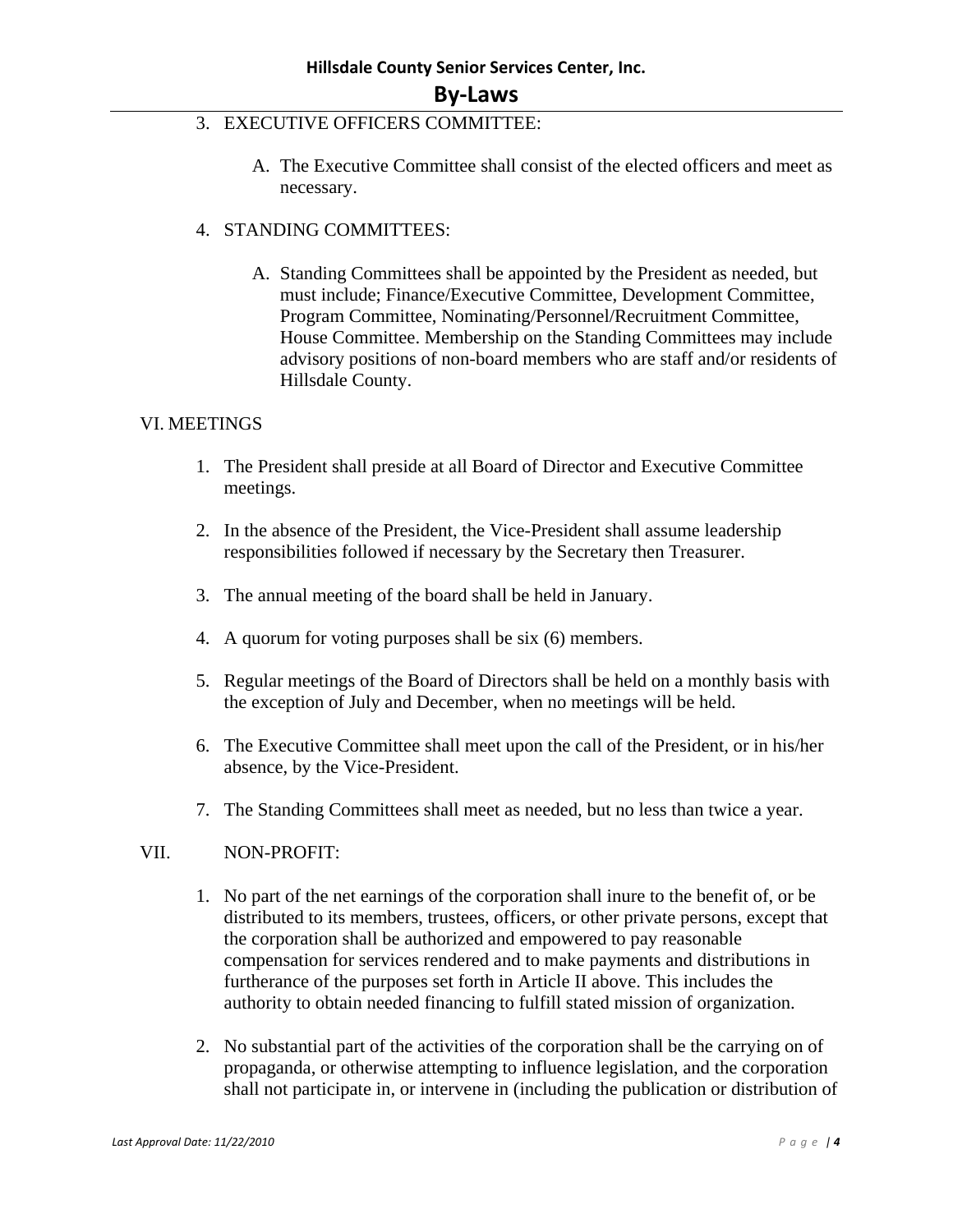# **Hillsdale County Senior Services Center, Inc.**

# **By‐Laws**

statements) any political campaign on behalf of any candidate for public office. Notwithstanding any other provision of these articles, the corporation shall not carry on any other activities not permitted to be carried on (a) by a corporation exempt from Federal Income Tax under section 501 ( c ) (3) of the Internal Revenue Code of 1954 (or the corresponding provision of any further U.S. Internal Revenue Law) or, (b) by a corporation, contributions to which are deductible under section 170 ( c ) (2) of the Internal Revenue Code of 1954 (or the corresponding provision of any further U.S. Internal Revenue Law).

#### VIII. DISSOLUTION:

1. Upon the dissolution of the corporation, the Board of Directors shall, after paying or making provision for the payment of all liabilities of the corporation, dispose of all of the assets of the corporation exclusively for the purposes of the corporation in such a manner, or to such organizations organized and operated exclusively for charitable and educational purposes and shall at the same time qualify as an exempt organization, or organizations, under section 501 ( c ) (3) of the Internal Code of 1954 (or the corresponding provision of any future U.S. Internal Revenue Law), as the Board of Directors shall determine. Any such assets not so disposed of, shall be disposed of by the Court of Common Pleas of Hillsdale County, exclusively for such purposes or to such organizations, as said Court shall determine, which are organized and operated exclusively for such purposes.

#### IX. PERSONAL LIABILITY OF BOARD OF DIRECTORS

- 1. A volunteer board member (as defined in Section 110 of Act 162, Public Acts of 1982, as amended) of the Corporation shall not be personally liable to the Corporation, or its members, for monetary damages for a breach of the director's fiduciary duty arising under any applicable law. However, this article shall not eliminate or limit the liability of the board member on any of the following:
	- A. A breach of board members duty of loyalty to the Corporation or its members.
	- B. Acts or omissions not in good faith, or those that involve intentional misconduct or a knowing violation of the law.
	- C. A violation of Section 551 (1) of Act 162, Public Acts of 1982, as amended.
	- D. A transaction from which the board member derived an improper personal benefit.
	- E. An act or omission occurring before the effective date of the adoption of this provision.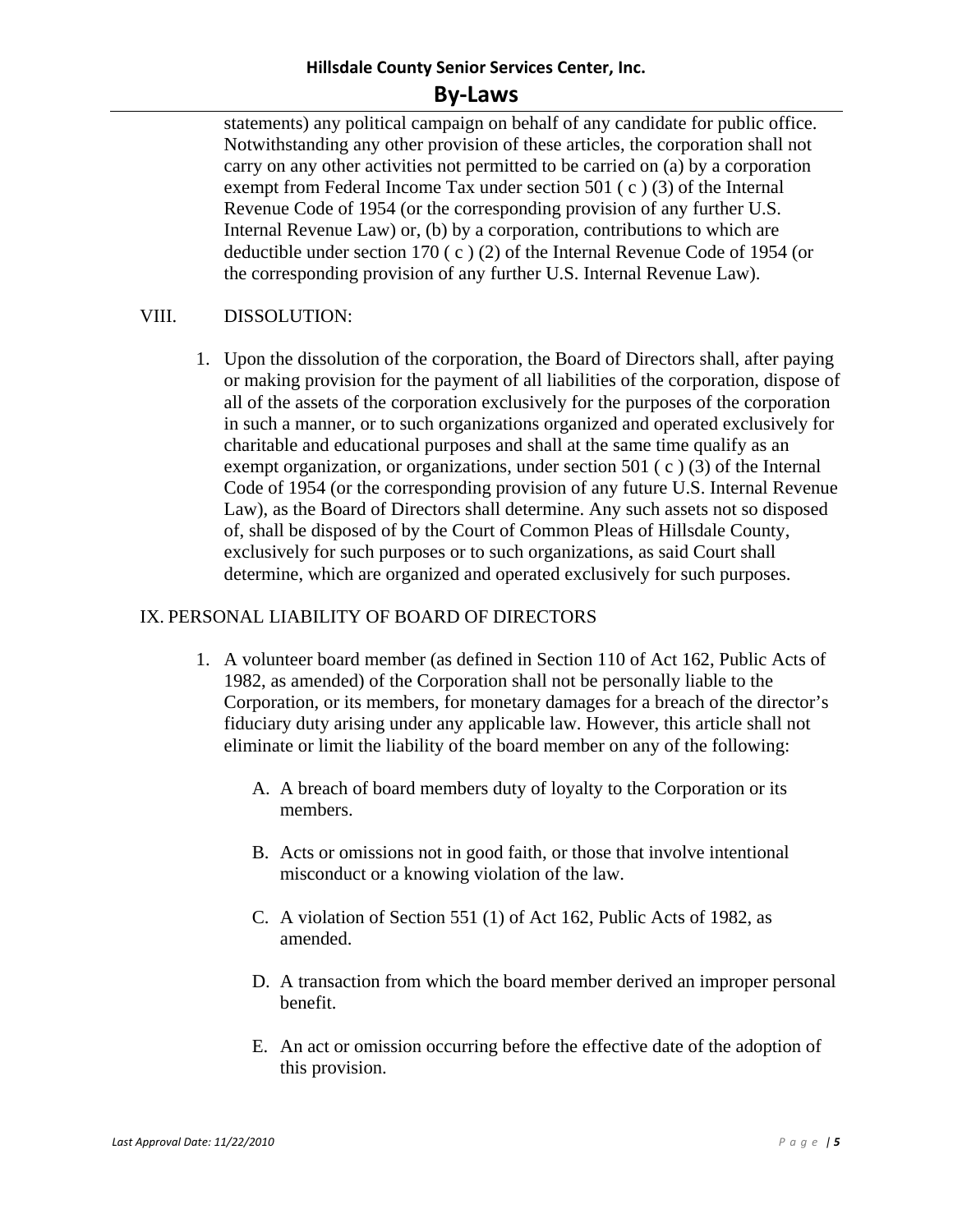- F. An act or omission that is grossly negligent.
- 2. Any repeal or modification of this Article shall not adversely affect any right or protection of any board member of the Corporation existing at the time of, or with respect to, any omissions occurring before such a repeal or modification. The corporation assumes all liability to any person other than the Corporation or its members for acts or omissions of a volunteer board member, (as defined in section110 of Act 162, Public Acts of 1982, as amended), occurring on or before January 1, 1988, incurred in the good faith performance of board member's duties as such.

#### X. INDEMNIFICATION OF DIRECTORS AND OFFICERS

- 1. Third Party Proceedings:
	- A. The Corporation shall indemnify any person who was or is a party or is threatened to be made a party to a threatened, pending, or completed action, suit or proceeding, whether civil, criminal, administrative or investigative, and whether formal or informal, other than an action by or in the right of the Corporation, by reason of the fact that he or she is or was a director or officer of the Corporation, or is or was serving at the request of the Corporation as a director, officer, partner, or trustee of another foreign or domestic corporation, partnership, joint venture, trust or other enterprise, whether for profit or not, against expenses, including attorney fees, judgments, penalties, fines and amounts paid in settlement actually and reasonably incurred by him or her in connection with the action, suit or proceeding, if the person acted in good faith and in a manner he or she reasonably believed to be in or not opposed to the best interests of the Corporation or its shareholders or members, and the person submits a written claim for indemnification as hereinafter provided, and with respect to a criminal action or proceeding, if the person had no reasonable cause to believe his or her conduct was unlawful, and the person submits a written claim for indemnification as hereinafter provided. The termination of an action, suit or proceeding by judgment, order, settlement, conviction, or upon a plea of no contest or its equivalent, does not, of itself, create a presumption that the person did not act in good faith and in a manner which he or she reasonably believed to be in or not opposed to, the best interests of the Corporation or its members, and with respect to a criminal action or proceeding, had reasonable cause to indemnification conferred in this section shall be a contract right.
	- B. The Corporation may, by action of its Board of Directors, or by action of any person to whom the Board of Directors has delegated such authority, provide indemnification to employees and agents of the Corporation with the same scope and effect as the foregoing indemnification of directors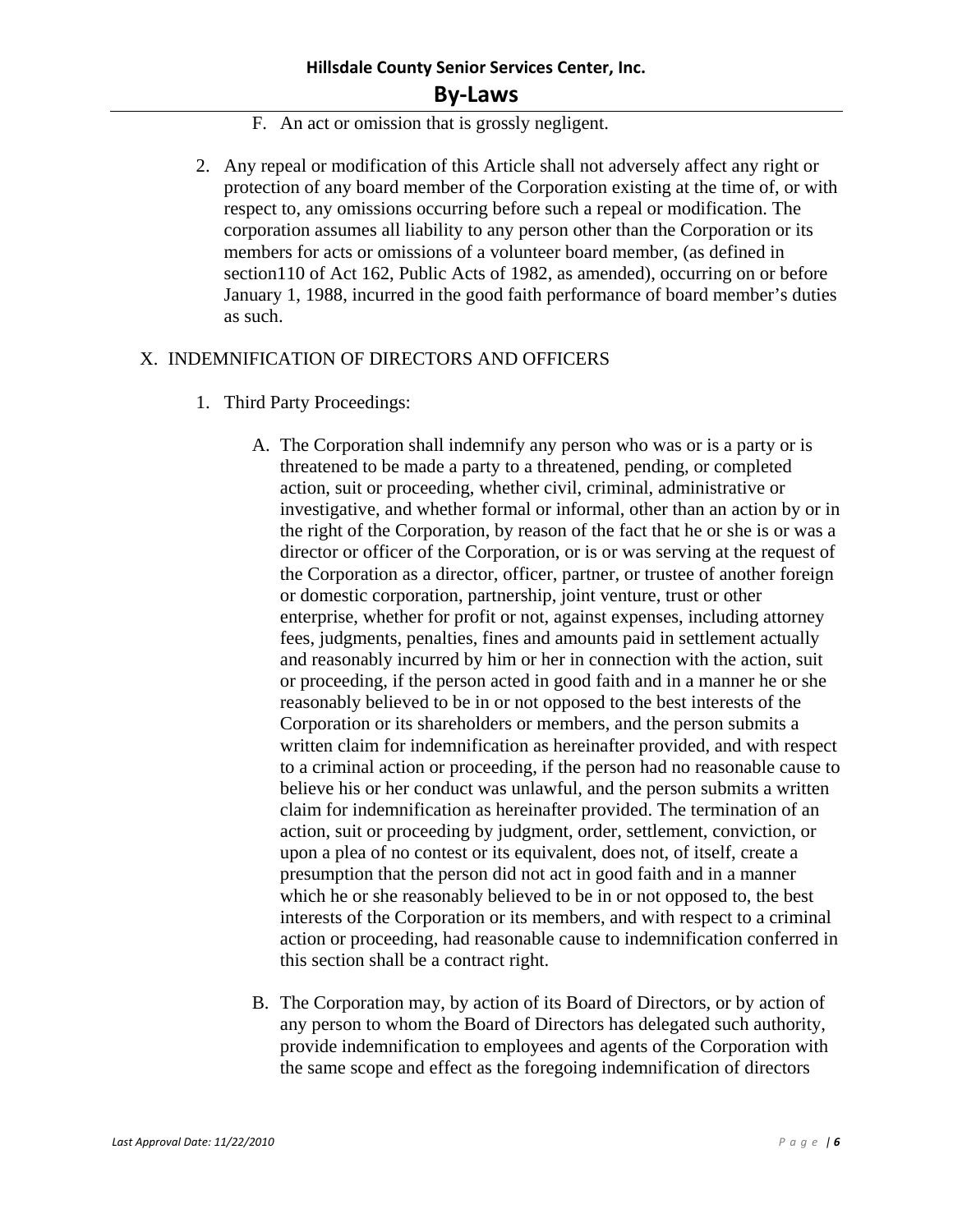and officers.

- 2. Derivative Shareholder Liability:
	- A. The Corporation shall indemnify any person who was or is a party to, or is threatened to be made a party to a threatened, pending, or completed action or suit by or in the right of the Corporation to procure a judgment in its favor by reason of the fact that he or she is or was a director or officer of the Corporation, or is or was serving at the request of the Corporation as a director, officer, partner, or trustee of another foreign or domestic corporation, partnership, joint venture tryst, or other enterprise, whether for profit or not, against expense, including actual and reasonable attorney's fees, and amounts paid in settlement incurred by the person in connection with the action or suit, if the person acted in good faith and in a manner the person reasonably believed to be in or not opposed to the best interests of the Corporation unless and only to the extent that the court in which the action or suit was brought has determined upon application that, despite the adjudication of liability but in view of all circumstances of the case, the person is fairly and reasonably entitled to indemnification for the expenses which the court considers proper. The right to indemnification conferred in the Section shall be a contract right.
	- B. The Corporation may, by action of its Board of Directors, or by action by any person to whom the Board of Directors has delegated such authority, provide indemnification to employees and agents of the Corporation with the same scope and effect as the foregoing indemnification of directors and officers.
- 3. Determination of Indemnification:
	- A. An indemnification under Section 1 or 2, unless ordered by a court, shall be made by the Corporation only as authorized in the specific case upon a determination that indemnification of the director or officer is proper in the circumstance because he or she has met the applicable standard of conduct set forth in Section 1 or 2. This determination shall occur within thirty days after a written claim for indemnification has been received by the Corporation and shall be approved in one of the following ways:
		- i. By a majority vote or a quorum of the Board consisting of directors who were not parties to the action, suit or proceeding;
		- ii. If the quorum described in subparagraph VI(4) is not obtainable, then by a majority vote of a committee of directors who are not parties to the action. The committee shall consist of not less than two disinterested directors;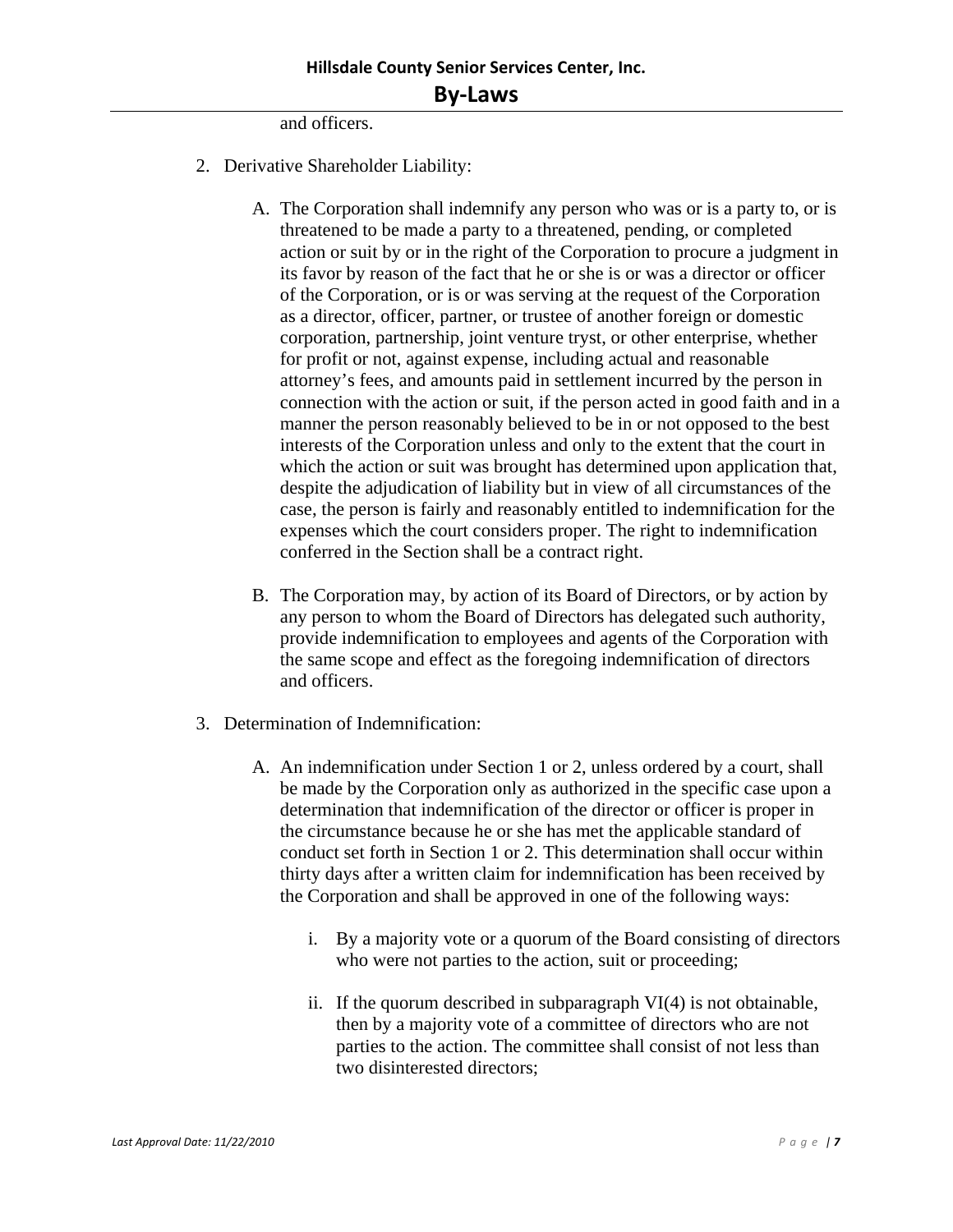# **Hillsdale County Senior Services Center, Inc.**

# **By‐Laws**

- iii. By independent legal counsel in a written opinion; and
- iv. By the shareholders or members.
- B. If a person is entitled in indemnification under Section 1 or 2 for a portion of expenses including attorney's fees, judgments, penalties, fines, and amounts paid in settlement, but not for the total amount thereof, the Corporation shall indemnify the person for the portion of the expenses, judgments, penalties, fines, and amounts paid in settlement for which the person is entitles to be indemnified.
- 4. Payment of Defense Expenses in Advance:
	- A. Expenses incurred in defending a civil or criminal action, suit or proceeding described in Section 1 or 2 shall be paid by the suit or proceeding upon receipt of a written claim for indemnification and upon receipt of an undertaking by or on behalf of the director or officer to repay the expenses if it is ultimately determined that the person is not entitled to be indemnified by the Corporation. The undertaking shall be by unlimited general obligation of the person on whose behalf advances are made but need not be secured.
- 5. Right of an Officer or Director to Bring Suit.
	- A. If a claim for indemnification is not paid in full by the Corporation within forty-five (45) days after a written claim has been received by the Corporation, the officer or director who submitted this claim (hereinafter the "indemnity") may at any time thereafter bring suit against the Corporation to recover the unpaid amount of the claim. If successful in whole or in part in any such suit or in a suit brought by the Corporation to recover advances, the indemnity shall be entitled to be paid also the expense of prosecuting or defending such claim. In any action brought by the indemnity to enforce a right hereunder (other than an action brought to enforce a claim for expenses incurred in defending any proceeding in advance of its final disposition where the required undertaking, if any, has been tendered to the Corporation) it shall be a defense that the indemnity has not met the applicable standard of conduct set forth in Sections 1 and 2. In any action brought by the Corporation to recover such advances, the Corporation shall be entitled to recover such advances if the indemnity has not met the applicable standard of conduct set forth in Section 1 and 2. Neither the failure of the Corporation (including its Board of Directors, independent legal counsel, or its shareholders or members) to have made a determination prior to the commencement of such action that indemnification of the indemnity is proper in the circumstances because he or she has met the applicable standard of conduct set forth in Section 1 and 2, nor an actual determination by the Corporation (including its Board of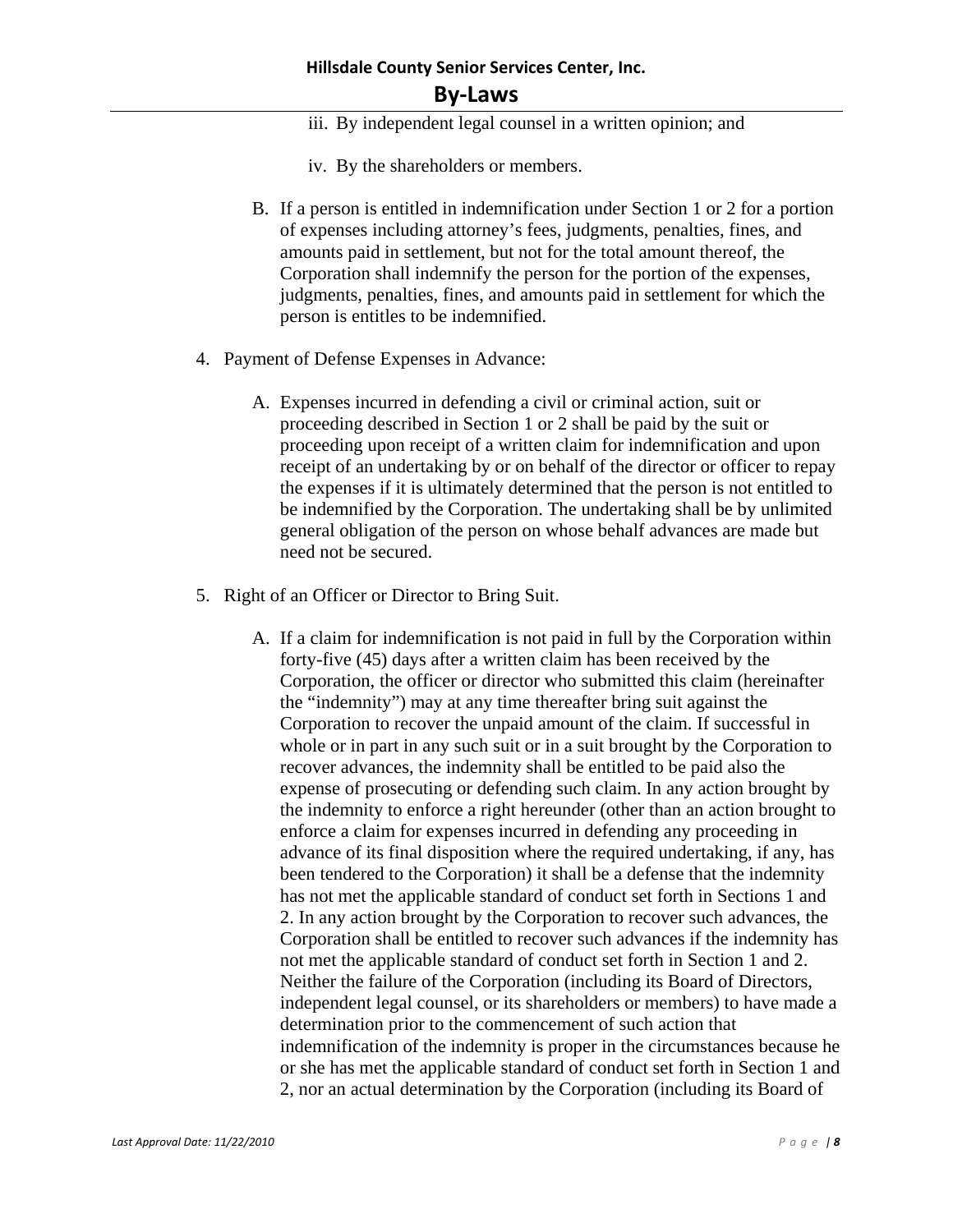## **Hillsdale County Senior Services Center, Inc.**

#### **By‐Laws**

Directors, independent legal counsel, or its shareholders or members) that the indemnity has not met such applicable standard of conduct, shall be a defense to an action brought by the indemnity or create a presumption that the indemnity has not met the applicable standard of conduct. In any action brought by the indemnity to enforce a right hereunder or by the Corporation to recover payments by the Corporation of advances, the burden of proof shall be on the Corporation.

- 6. Other Indemnification:
	- A. The indemnification or advancement of expenses provided under Sections 1 through 5 is not exclusive of other rights to which a person seeking indemnification or advancement of expenses may be entitled under the Corporation's Articles of Incorporation, Bylaws or a contractual agreement. However, the total amount of expenses advanced or indemnified from all sources combined shall not exceed the amount of actual expenses incurred by the person seeking indemnification or advancement of expenses.
	- B. The indemnification provided for in Sections 1 through 6 continues as to a person who ceases to be a director, officer, partner, or trustee and shall inure to the benefit of the heirs, executors, and administrators of the person.
- 7. Liability Insurance:
	- A. The Corporation may purchase and maintain insurance on behalf of any person who is a director, officer, employee, or agent of the Corporation, or is serving at the request of the Corporation as a director, officer, employee, or agent of another corporation, partnership, joint venture, trust, or other enterprise against any liability asserted against him or her and incurred by him or her in any such capacity or arising out of his or her status as such, whether or not the Corporation would have the power to indemnify him or her against such liability under the Michigan Business Corporation Act or Sections 1 through 6.

#### 8. Definitions:

A. As used herein, "corporation" includes all constituent corporations absorbed in a consolidation or merger and the resulting surviving corporation, so that a person who is or was a director, officer, employee, or agent of the constituent corporation or is or was serving at the request of the constituent corporation as a director, officer, partner, trustee, employee, or agent of another foreign or domestic corporation, partnership, joint venture, trust, or other enterprise whether for profit or not shall stand in the same position under the provisions of this paragraph